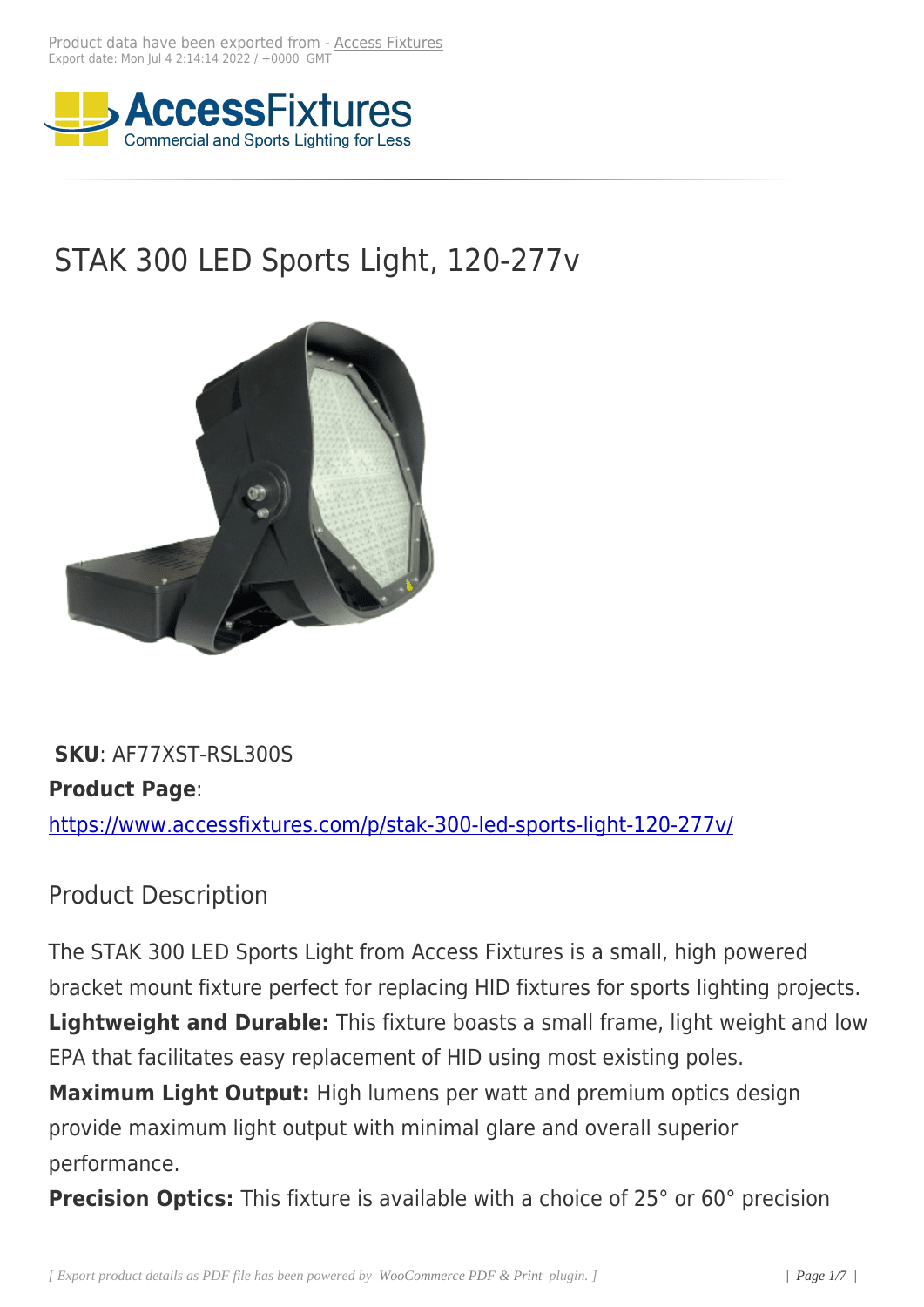optics and an **optional laser** t[o help you p](https://www.accessfixtures.com/?post_type=product&p=96785)osition the light exactly where it's needed.

Features:

- Black di[e cast aluminu](https://www.accessfixtures.com/p/laser-beam-positioning-accessory-for-staj-sports-lights/)m powdercoat finish - Up to 36,000 lumens - 300 system watts - Operates from -104° F to 122° F - 70+ CRI/80Ra - IP65 rated, ETL/CETL, DLC listed - Bracket mount - 120-277v - 5000K - 120 lumens per watt - L70 @ 50,000 hours - 27.5 lbs - 5-year warranty Options: Laser pointer for precision angling] - 25° or 60° beam Access Fixtures 5-Year Warranty All Access Fixtures products come with a 5-year warranty. If your product is found [to have a manufacturing defect, we](https://www.accessfixtures.com/p/laser-beam-positioning-accessory-for-staj-sports-lights/) will replace components, the entire product, or issue a refund. We stand behind the quality of our products. Our customer service team, located in Worcester, MA, is happy to address any questions, comments, or concerns you may have. Please give us a call at 800-468-9925. Please view Access Fixtures' return policy. Need a Photometric Analysis for Your STAK 300 LED Sports Light, 120-277v Project?

A photo[metric analysis](https://www.accessfixtures.com/return-policy/) creates a computer simulation of a particular project. No matter what you are lighting, a photometric analysis is an easy way to quantify light levels before purchasing. When a report is generated, a lighting specialist will walk you through it so you know exactly what you will be receiving. Photometrics include average and minimum footcandles, uniformity ratios, spacing, light trespass info, and more. Plus, the cost of the study is refunded back to you when you purchase the fixtures. Call us at 800-468-9925 for more information about ordering a photometric analysis for your project.

Ready to Order STAK 300 LED Sports Light, 120-277v or Speak to a Lighting Specialist? You can place your order online, here. Or, if you want additional information, give us a call at 800-468-9925. Does your project require multiple fixtures? Ask us about quantity discounts. Our team of friendly expert lighting specialists are available to provide what you need to purchase fixtures and illuminate your project with confidence.

## Product Attributes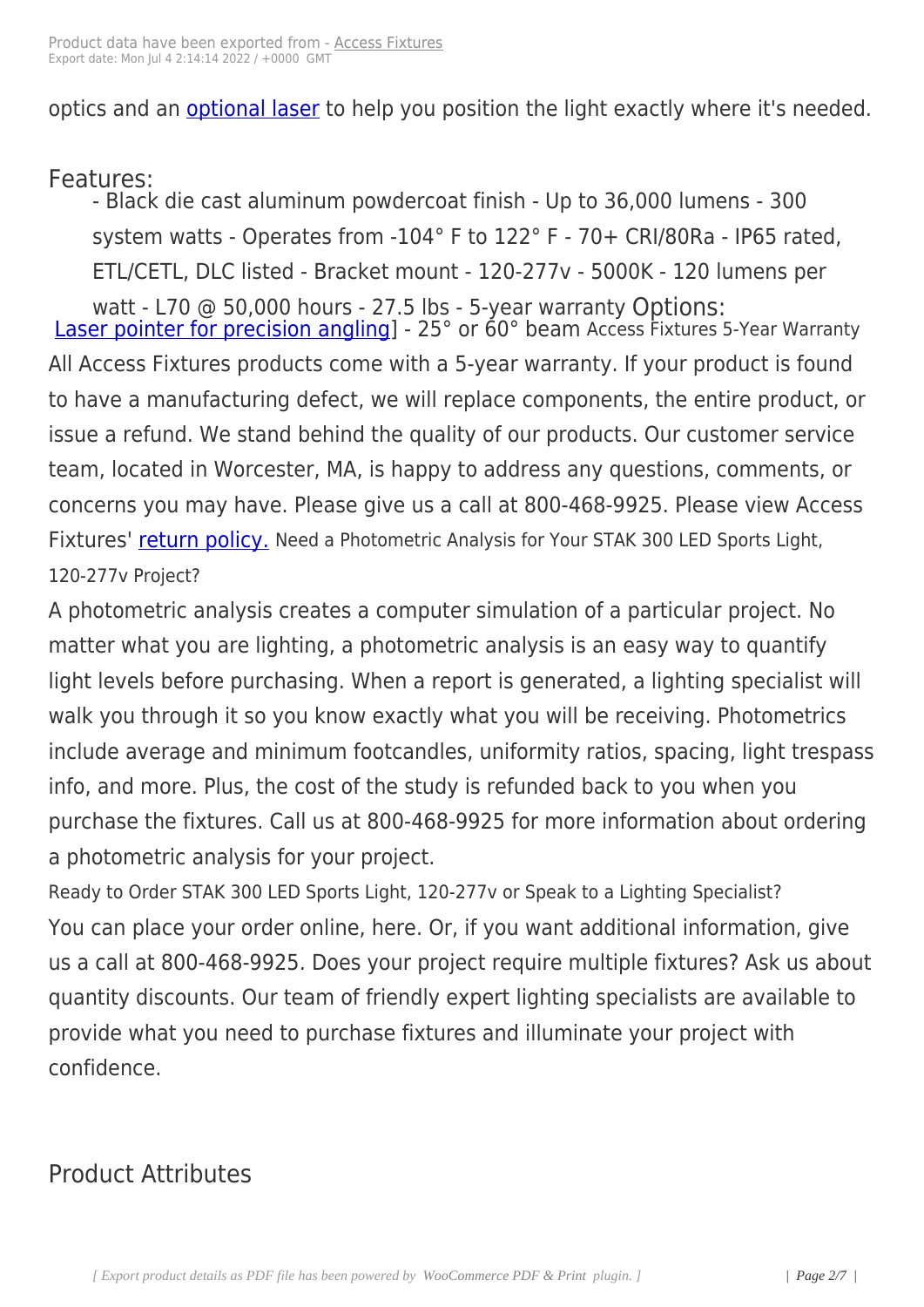- Dimensions: 17 & times; 17 & times; 10 in
- Weight: 27 lbs
- Light Source: 5000K Bright White
- Availability: Typically ships in 2-4 weeks
- Ballast/Driver: Electronic 50/60 Hz
- Color Rendering Index (CRI): 80 Ra, 70+
- Housing: Die-cast aluminum housing
- Lens: Polycarbonate
- Light Source Included: LED Array Included
- Light Source Lumens: 36,000
- Listings: CSA listed for wet Locations, IP65 sealed LED compartment,

ANSI/UL 1598, 8750

- Mounting: Yoke Mount/U-Bracket Mount
- Product Family: STAK
- Rated Life: 50,000 Hours
- System Watts: 300
- Voltage: 120-277v
- Warranty: 5-Year Limited Warranty

Product Gallery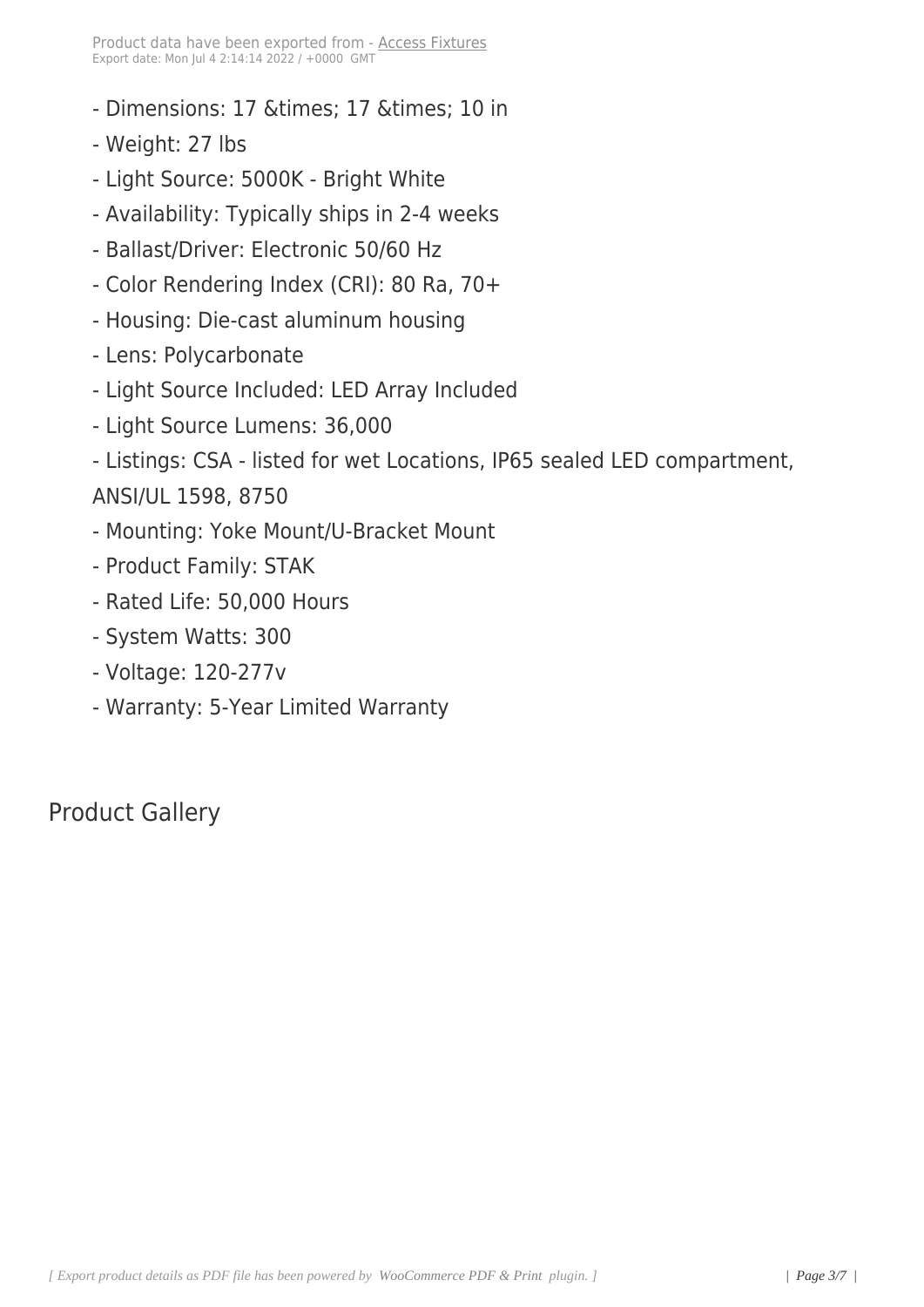

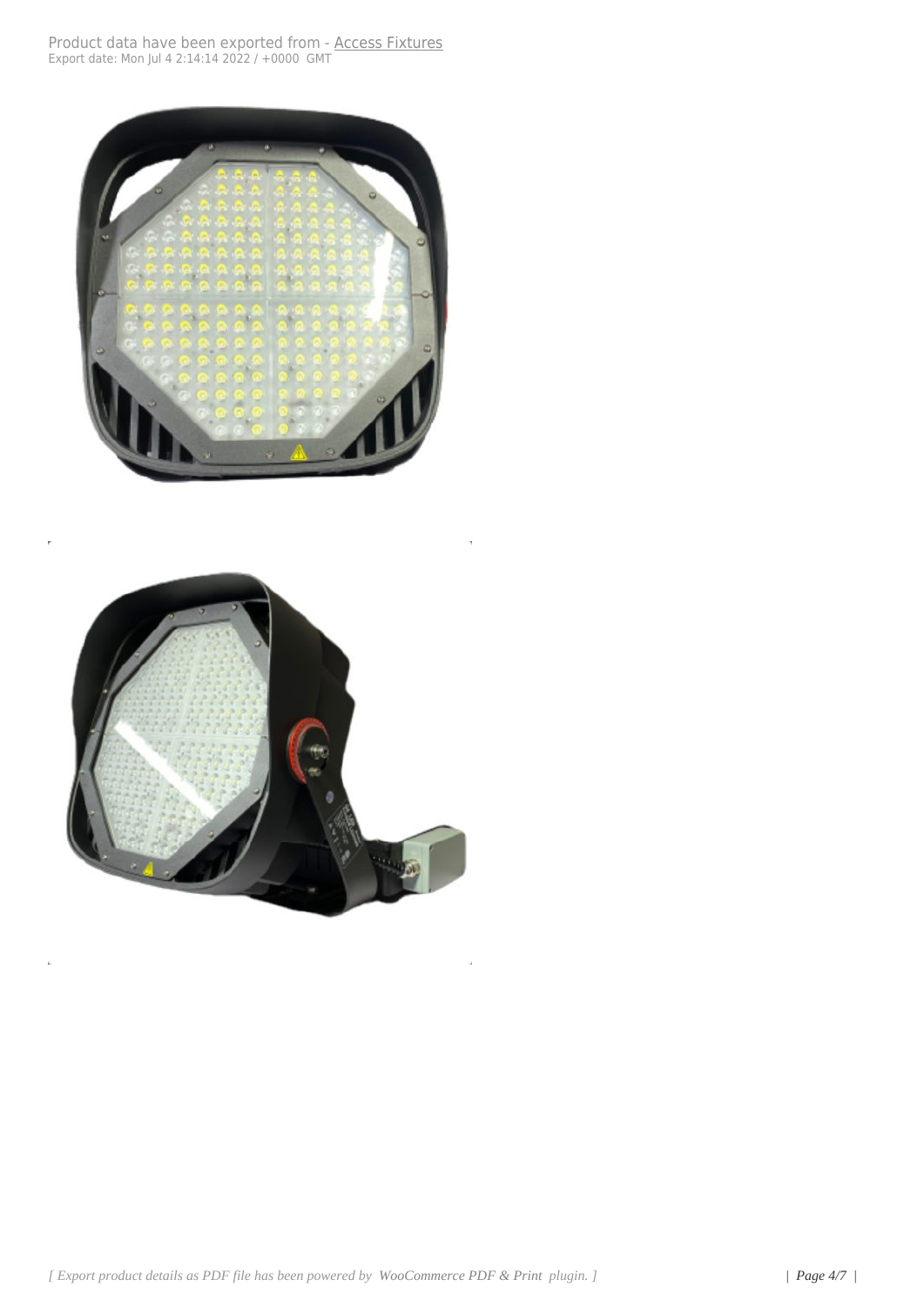

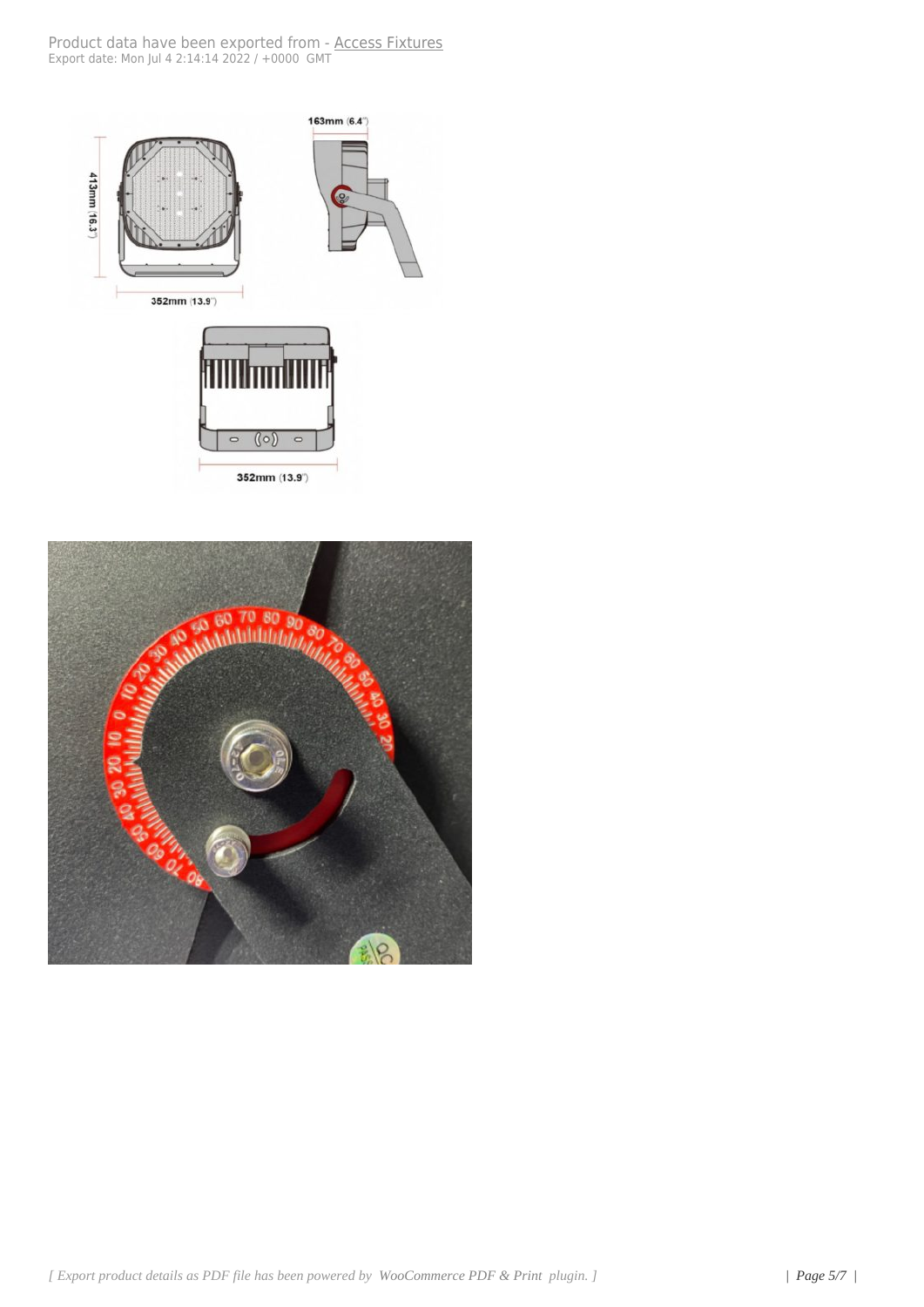